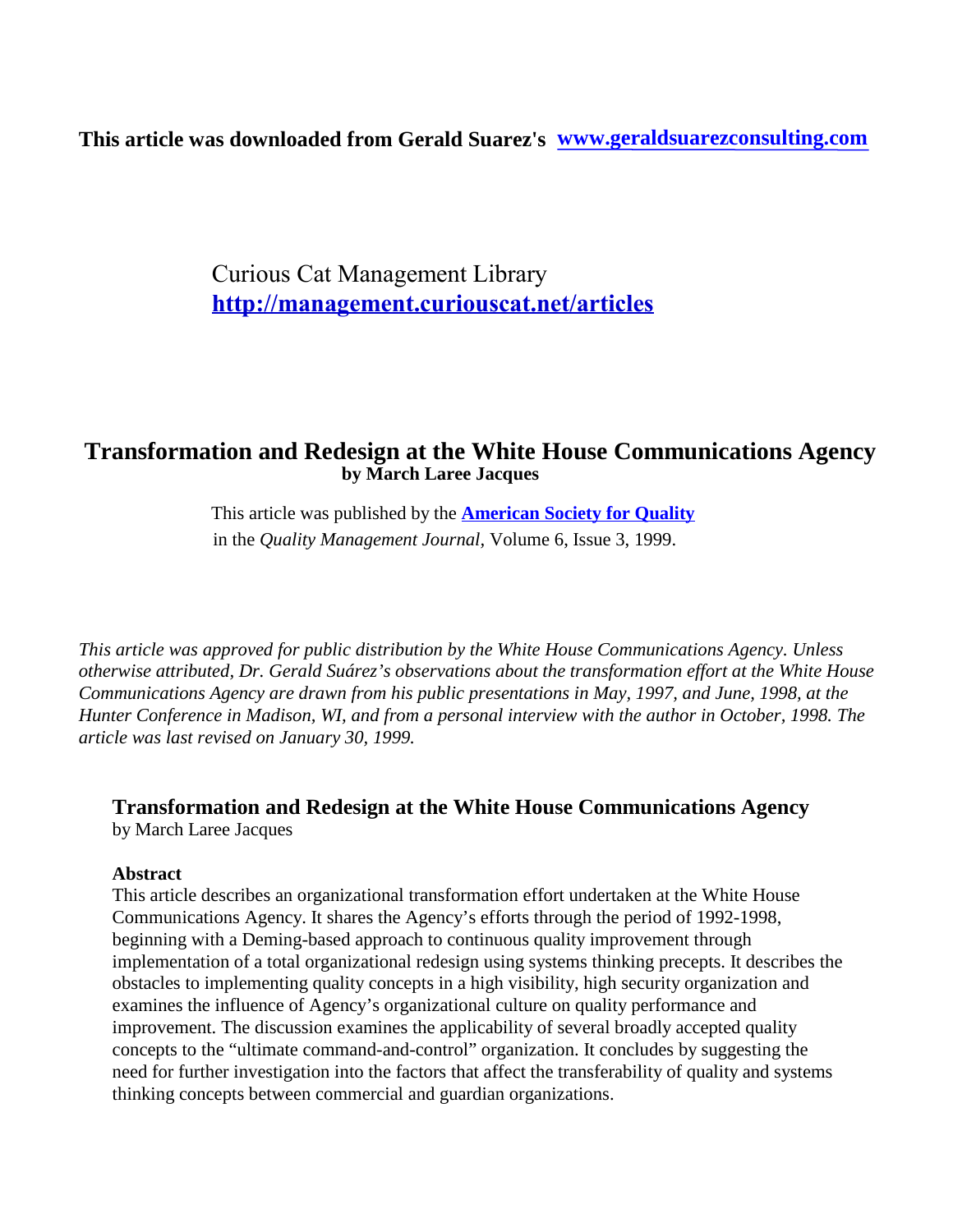## **Keywords**

Ackoff, continuous quality improvement, Deming, idealized design, interactive planning, fear in the workplace, participative management, organizational design, organizational psychology, systems approach, systems thinking.

# **Transformation and Redesign at the White House Communications Agency**

by March Laree Jacques

#### **Introduction**

Among the symbols of American democracy, like the Flag, the Liberty Bell, the Constitution, the Declaration of Independence, one symbol — the White House — is an organization. Like the others, the White House is a very visible, physical representation of American ideals. Unlike the others, the 18-acre White House complex is a human network, home to the numerous interrelated agencies and services that support the Office of the President of the United States. The complex is headquarters to, among others, the Secret Service, a medical office, food service, and an 800-person communications agency. The White House, symbol of freedom and democracy, is also the ultimate command-and-control organization.

In 1992, the first organizational transformation effort in the history of the White House began when the White House Communications Agency (WHCA) hired Dr. J. Gerald Suárez to establish an office of organization and process improvement. Late December that year, Suárez became the archetypical lone ranger. A civilian with a PhD in industrial-organizational psychology and a background in research, Suárez was cast in a fast-paced, high tech, military organization. Today, Suárez's business card still reads "Director, Presidential Quality Management, White House Communications Agency," and the Agency's office of Presidential Quality/Organization and Process Improvement has grown to eight people. It is still charged with helping the Agency improve. Significantly, the Agency has made enough progress over the last six years to be willing now to talk about its transformational efforts. The journey has taken the Agency from continual process improvement initiatives, following an approach espoused by Dr. W. Edwards Deming, through the implementation of a total organizational redesign, using systems thinking precepts championed by Dr. Russell Ackoff.

For practitioners, the Agency's story shares numerous insights about how one organization met and dissolved obstructions to organizational transformation. The barriers that the Agency met will be especially familiar to change agents who work with skilled, high tech workforces, as well as those who work in government agencies or in any organizational environment that is top heavy in terms of managerial hierarchy, or that serves critical customers, or that makes decisions which are highly visible to the public. For researchers, the Agency's story suggests a need for further study into the relationship between social systems theory and quality management, especially as related to discontinuous improvement. It also suggests a need for further investigation into the factors that affect the transferability of quality improvement and organizational design concepts between commercial and guardian organizations.

# **Meet WHCA**

The White House Communications Agency (WHCA, pronounced "walk-a") is the unit of the Federal government responsible for fulfilling the communication needs of the President and Presidential staff. From relatively mundane, nonsecure phone calls, to highly visible public speeches, to unique, high security encrypted messages, the Agency supports the Office of the President by fulfilling all aspects of communications, instantaneously. This includes an enormous amount of detail that citizens take for granted.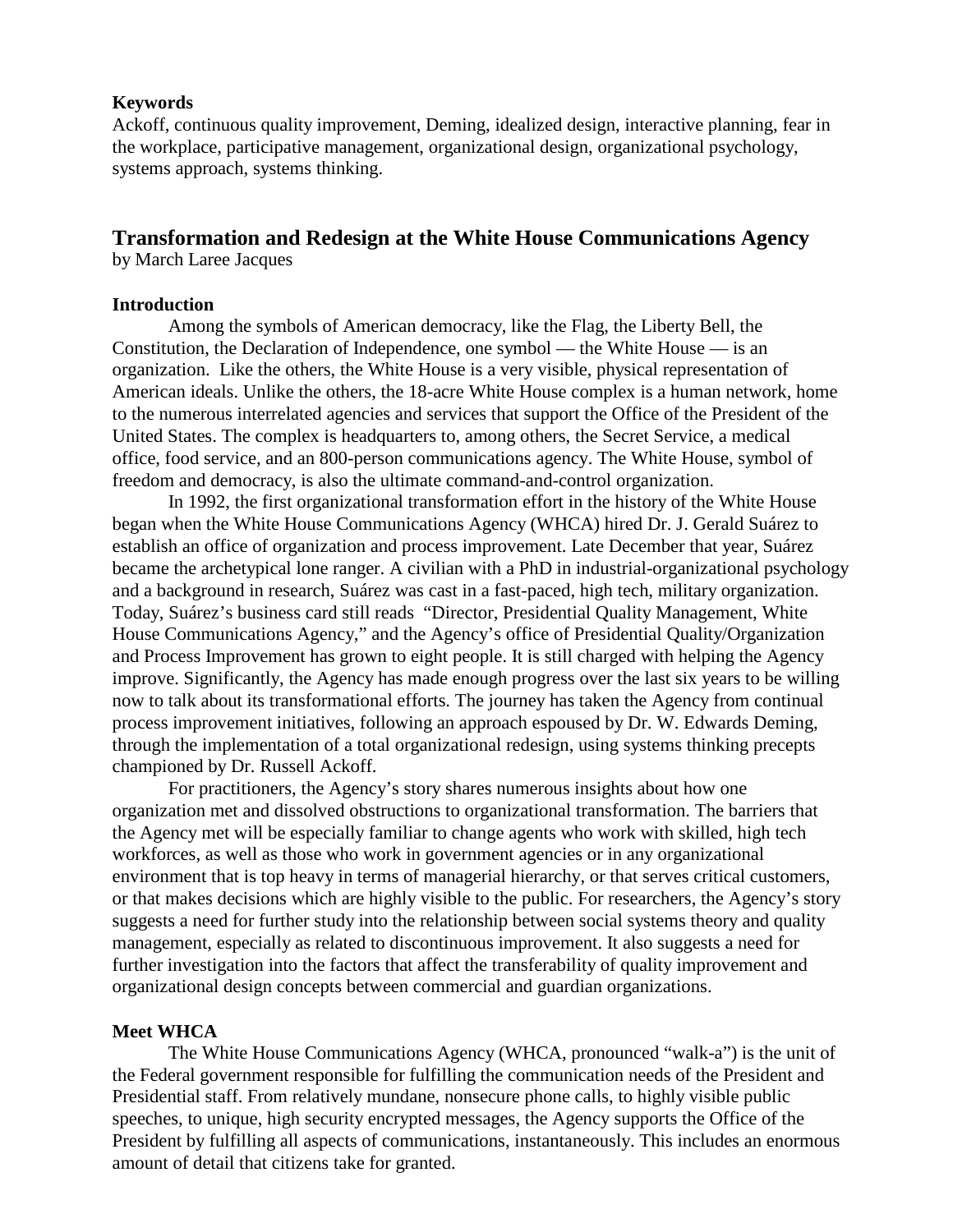For example, when the President gets a phone call, wherever he may be, someone in WHCA makes the connection. (Imagine disconnecting Gorbachev or asking Yeltsin to hold!) When the President takes the Presidential limo through the streets of Washington, someone from the WHCA checks the mobile phones. When the President gets top secret telecommunications aboard Air Force One, WHCA is at work. When the President gives a speech in Afghanistan — or any where else in the world — WHCA provides public address systems, videotaping, photographic processing, audio and video editing and archiving, cable distribution, audio and video distribution, teleprompting support, plus an official, Presidential lectern, and much, much more. Moreover, if the Vice President or First Lady acts in official capacity as an emissary of the President, WHCA's responsibilities extend to them as well. Radio frequency systems, information systems, and network infrastructure all fall within the Agency's domain.

In the narrowest sense, the Agency's customers are the President, Vice President, and First Lady of the United States. But it also supports the Chief of Staff, the Office of Administration, National Security Council (NSC), Defense Information Systems Agency (DISA), the U.S. Secret Service and the Presidential Staff and "others as directed." In the broadest sense, the Agency's customers are the citizens of the United States and the free world.

Organizationally, the Agency is part of the Department of Defense. Established in 1942 as the White House Signal Detachment, its mission during the Roosevelt Administration was to provide normal and emergency communications to support the President. The Detachment's first jobs were to provide mobile radio, teletype, telephone and cryptographic services in the White House and Camp David (then known as Shangri-La). In 1954, during the Eisenhower Administration, the Detachment was reorganized under the Army Signal Corps and renamed the White House Army Signal Agency. In 1962, it was transferred to the Defense Communications Agency and took its current name. The Agency is under operational control of the White House Military Office (WHMO), with administrative oversight provided by the Defense Information Systems Agency (DISA). Agency personnel come from all branches of the Armed Forces. The Agency commander is a one-star flag officer.

# **Setting the stage**

By the late 1980s, quality management was making inroads into government. The Reagan Administration created a Federal Quality Institute and an annual quality award — the President's Quality Award — that used a modified version of the Baldrige Award Criteria. Many of the early success stories came from the Department of Defense (DoD), which also garnered by many of the Presidential Quality Awards. The Defense Department tended to see quality much the way its contractors did, as a valuable management philosophy and a set of quantitative tools and techniques that should be widely disseminated. In the late 1980s, the Department committed resources and internal expertise to provide management directives and guidance, self-assessment processes and training materials to DoD organizations wanting to start down the quality path (Hyde, 1997). Also in the 1980s, the Defense Department began to send personnel to Deming's seminars and had Deming present his famous Four Day Seminar at the Pentagon. According to one participant, Del Nelson, Project Officer, 1983-1990, for the Pacer Share U.S. Civil Service Demonstration Project conducted at McClellan Air Force Base, Deming's seminars and subsequent advice to project leaders at McClellan were pivotal in shaping the Pacer Share Project, which in turn became part of the torrent of influences that eventually became Vice President Gore's Federal reform initiative. (Nelson, 1998)

By the late 1980s and early 1990s, quality was in the air. Synchronous quality initiatives were underway in private telecommunications companies, a happenstance that encouraged benchmarking and sharing of best practices with their counterparts in the public sector. The U.S. General Accounting Office conducted a study of quality in government which concluded that by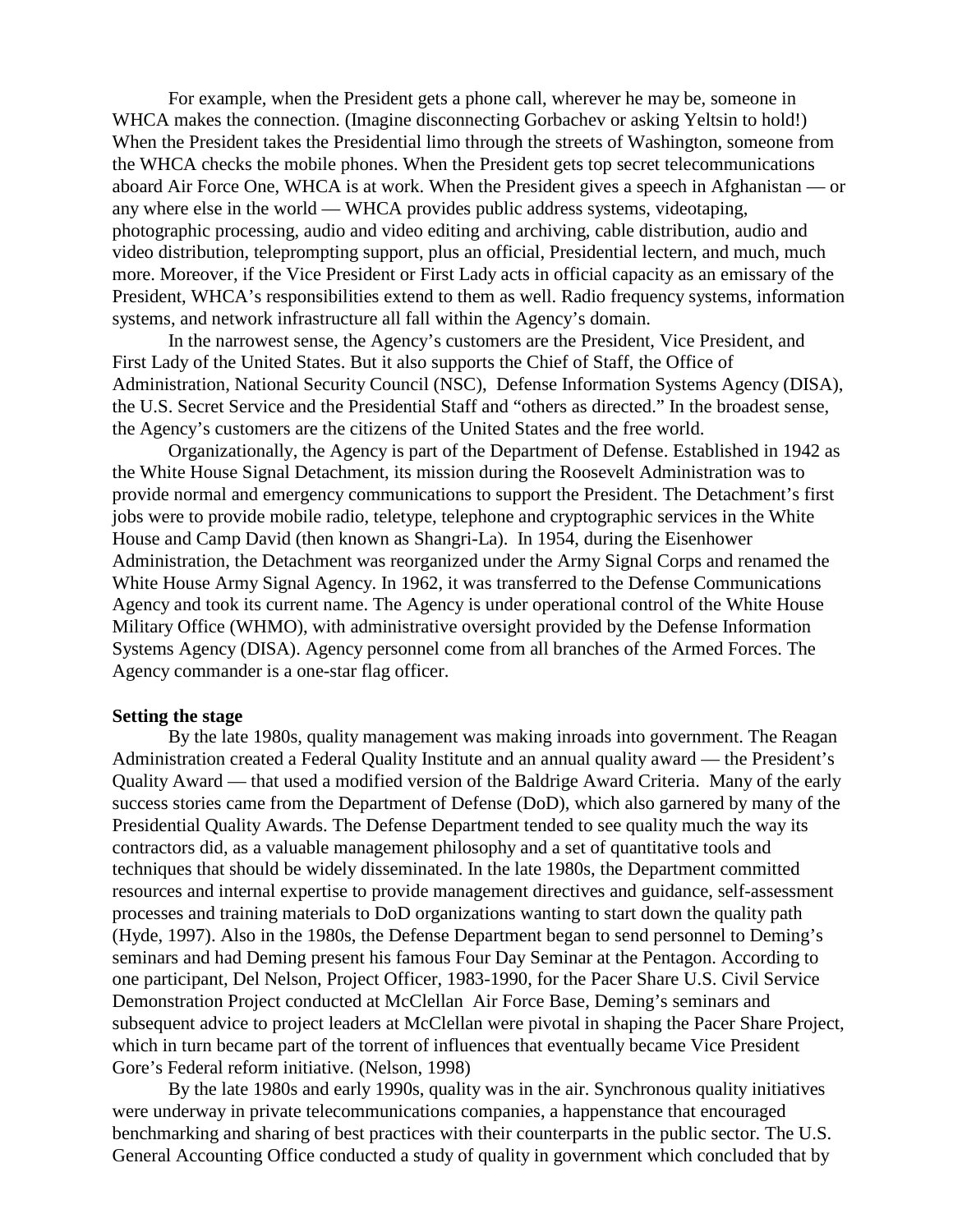1992 quality management in some form had been introduced into most Federal agencies. The study also indicated, however, that direct worker participation was significantly smaller with just 17 percent of the workforce directly involved in quality activities. (Hyde, 1997) The 1992 Presidential election ushered Bill Clinton into the Presidency. With him came promising reports about a history of quality management initiatives in state government during his term as governor of Arkansas. Later, expectations about the future of federal quality initiatives increased again with Clinton's choice of cabinet members like Robert Reich and Donna Shalala (Jacques, 1993a, 1993b). Then, came the Vice President's Gore initiative to reinvent government. Quality, it seemed, was poised for a big step forward.

# **Enter the change agent**

In December 1992, as the White House Military Office was preparing for a new President, a hiring process which had started at WHCA during the latter days of the Bush Administration was winding down. The Agency finished culling through more than 125 candidates to find the person who would be tasked with establishing an office of process improvement for the Agency. On Christmas eve, they offered the job Dr. J. Gerald Suárez. On paper, his selection sounds at first like a mismatch: The Agency is a military command. Suárez is one of only four civilians employed in the 800-person Agency. Suárez has a PhD. The Agency has an environment in which a doctoral degree is often seen as "academic" (interesting but irrelevant). At the time he was hired, Suárez had no experience in telecommunications, yet WHCA was, and is, overwhelmingly staffed with communication professionals whose work language is peppered with high tech jargon. For those who hold to the theory that a change agent should offer an outside view, Suárez had the right stuff.

In reality, the fit was better than it sounds. Suárez had worked extensively with military personnel, specifically with the Department of the Navy (DoN). While in graduate school at the University of Puerto Rico, where he earned both his masters and PhD in industrial and organizational psychology, Suárez had the opportunity in the summers of 1984 and 1985, to work with the research staff of the Navy Personnel Research and Development Center (NPRDC) in San Diego, CA. There he got his first introduction to quality when he was assigned to read *Quality, Productivity, and Competitive Position* (Deming, 1982b). He recalls the book and others by Deming as having a powerful, but confusing impact on his intellectual progress. "Here were ideas that were almost the exact opposite of what I had been taught in industrial-organizational psychology. To give you an example, Deming said in essence, 'Get rid of performance appraisals' (Deming, 1982a) — I was learning how to design them!"

In 1987, Suárez joined the center full-time as a personnel research psychologist and as an instructor and consultant for both the Navy and the DoD. There, he did research related to developing educational strategies and training plans for Total Quality Leadership (TQL), the Navy's approach to quality improvement. In 1991, he joined the Office of the Under Secretary of the Navy's TQL Office as a technical advisor, researcher, and instructor. He was a member of the faculty responsible for training the Navy's TQL specialists and the instructors of the Navy's "Senior Leaders Seminar" series. A 1992 report, Suárez prepared for the Navy's TQL Office, provides an in-depth comparison of the approaches expounded by three of the most prominent quality gurus of the day: Crosby, Deming and Juran. The textbook-quality report, entitled "Three Experts on Quality Management" (Suárez, 1992), is noteworthy for its concise but detailed examination of the similarities and differences among their philosophies. As part of his investigation, Suárez attended Crosby's Quality College, Juran Institute seminars, and Deming's Four Day Seminar.

In studying the Deming approach, he became intrigued with Deming's admonition to "drive out fear" in the workplace. From a psychological point of view, Suárez understood that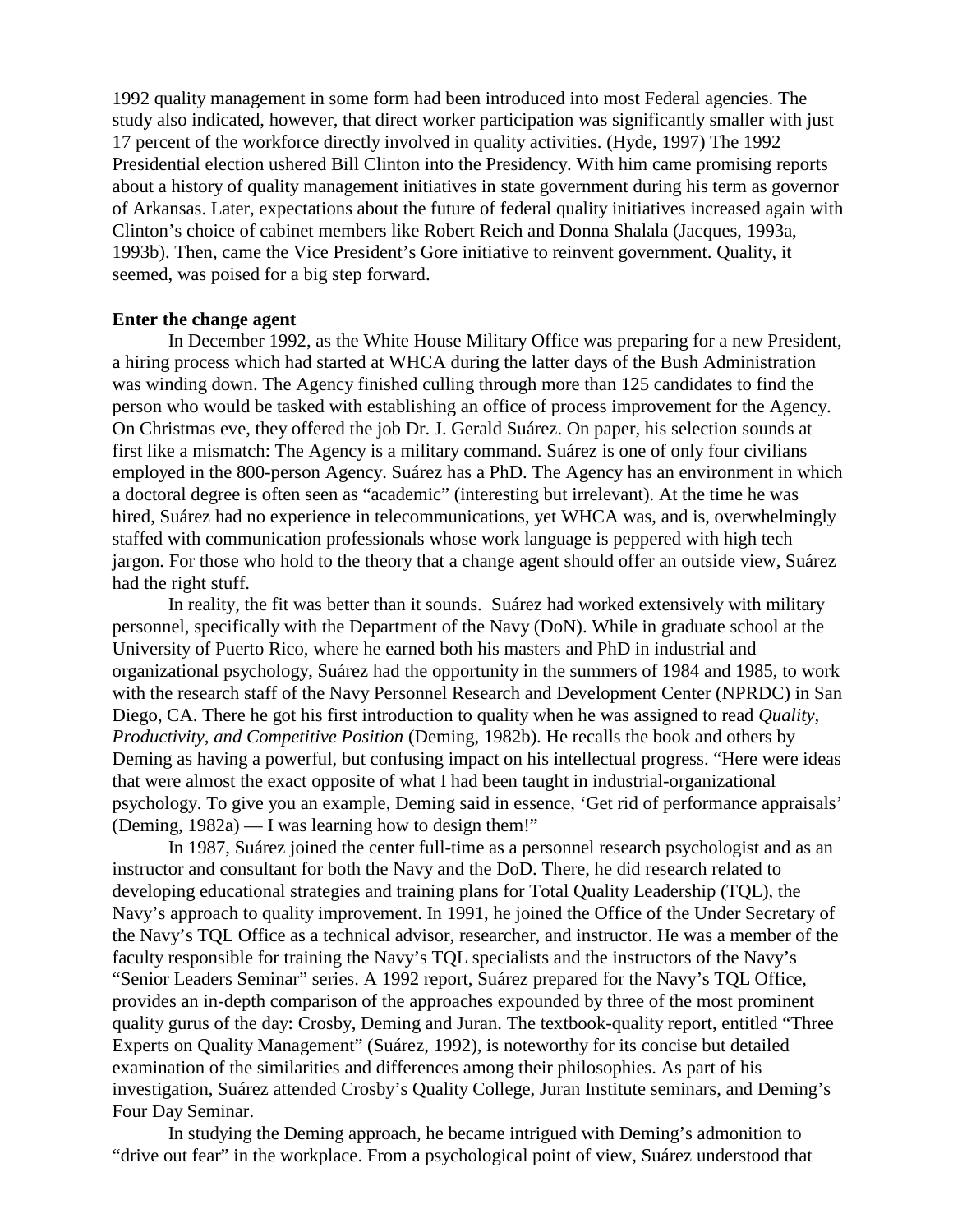absence of all fear would be a sign of pathology, much like absence of all stress. To understand how fear manifests itself in the workplace and how it affects performance, he began to research the kinds of fear and their impact from a psychological point of view — social psychology, clinical psychology, industrial-organizational psychology. His conclusions appear in "Managing Fear in the Workplace" (Suárez, 1993), a free Navy publication that offers guidelines for dealing with fear in the work environment. The work also is the basis for a three-volume video series (Suárez, 1996 ). In both he argues that fear cannot be eliminated, but must be understood, coped with, managed, and channeled. He discusses several types of fear and behaviors associated with them: fear of failure, fear of reprisal or of receiving poor appraisals, fear of change, fear of success, fear of math, fear of speaking up, fear of not making a mark on one's watch.

The research would prove valuable at WHCA. On his first day with the Agency, a longtime employee predicted, "When you leave the White House, you will be a young man with a promising past. If you do the right things right while you are here, you will have a promising future. But, while you are here, you will know intimidation, fear, and pain."

#### **Understanding the culture**

The organizational culture into which Suárez had stepped was unpredictable and pressure filled. He sometimes describes the White House as a clock, "hermetically sealed with an internal structure and precise movements and interactions that affect us all," a place "where the monumental and the mundane co-exist." Yet, as he would learn, there are no typical days at the White House. It is always unpredictable and dynamic. Nonetheless, it is also rigidly structured. There is a plan, a back-up plan and a contingency for everything. It is, Suárez says, "the ultimate military command structure."

Cast as the change agent, Suárez set out to understand organization, but his "outsider" credentials distanced him from other people in the Agency, making it difficult to develop trusting relationships. Typically, people bond with the familiar. "For example," Suárez explains, "if you are Army and I am Army, we bond because we have Army in common. Or I'm Navy, you're Navy. Or you are a communicator, I am a communicator. Or I have a masters in engineering, you have a masters in engineering. Well, I had none of that. I had to build coalitions. I had to bring people together. I had to trust people and they didn't trust me. So, it was challenging, just to get that portion of it going." Even Suárez's natural wit and easy, gregarious style did not mesh at first with the stiff, intense Agency environment. Then, too, there was the security issue. After all, this was the White House. "I felt paranoid at first, " he recalls. "They briefed me on so many things if you do this, this will happen. I had this feeling that — I think they are watching me — and of course they were. From a quality perspective, that was a barrier. You need to have an openness. You need to have a dialogue and 'invite people in.' It was hard to develop synergy in work."

Suárez began by observing and by interviewing people, especially those with ten years or more with the Agency. Later, he did a formal climate survey, but first he did lots of lunches and had lots of talks with old timers. They all seemed to agree; to understand the Agency, he needed to go on the road with the President. He needed to do the work and feel the pressure. "Altogether probably my first 18 months were spent learning to understand the Agency," he says. "Every time I would think, 'aha, I've got it,' another window would open. My first presidential trip, my first this, my first that, you hang around here for two or three years and there just is no typical day. So it took a long time to really understand the business environment. Yet, within a month or so, I was ignorant enough to write a memo saying these are the things that need to happen."

"Looking back on it now, I think it was one of my earliest mistakes. I tried to make an impact too soon. I started to shake some trees that I should have left alone until I knew exactly why they were doing things that way. I was very proactive. People come here to survive it. They don't come here to make it better. I came here to make it better and that was a big challenge."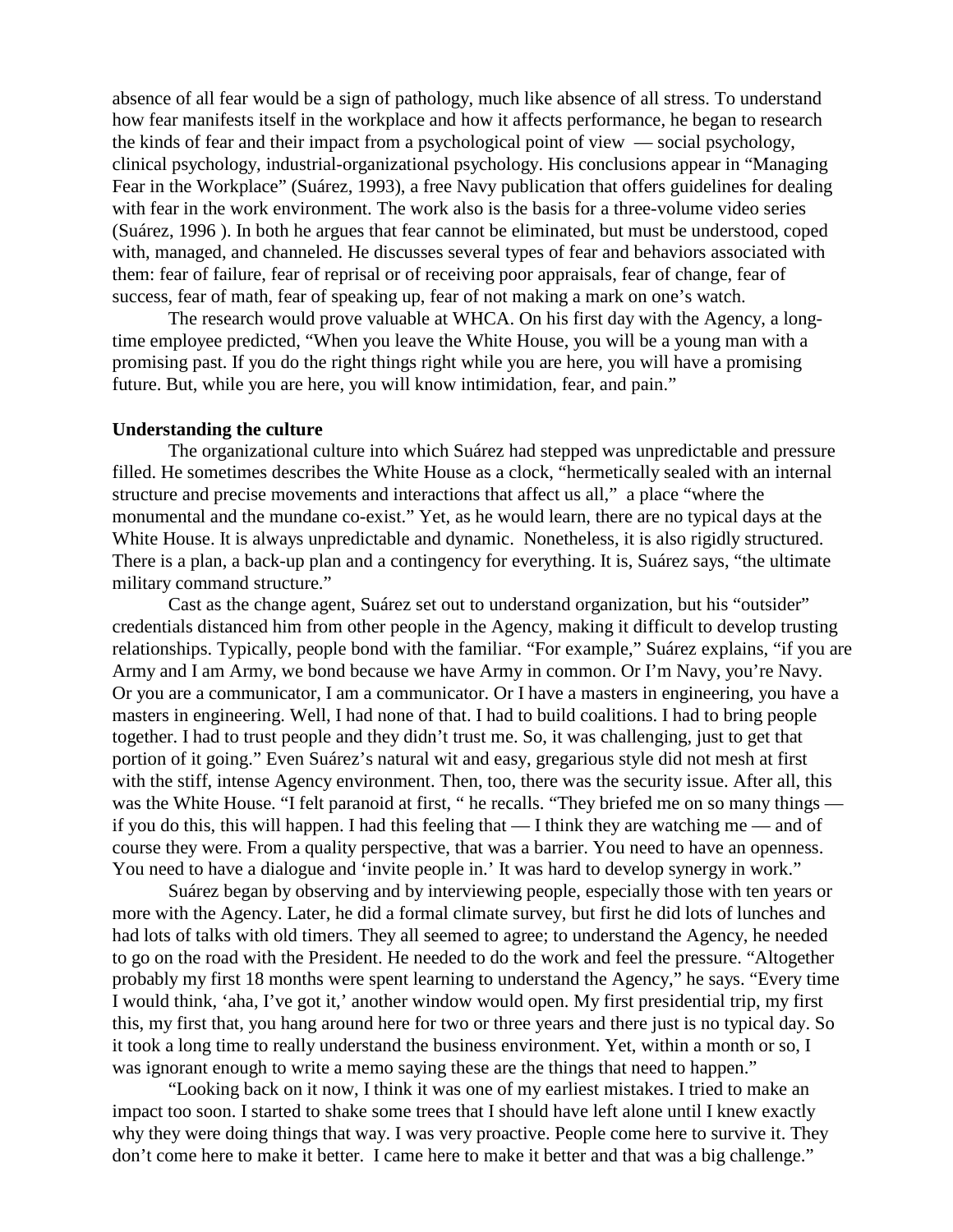Memo in hand, new employee Suárez learned that the Agency was not ready to have some civilian PhD tell them how to do business. Today, many of his first recommendations have been implemented, but early in 1993 the Agency was not ready for those kinds of changes. Suárez remembers that the commander at the time, Colonel Thomas Hawes, USAF, had a "strange look in his eyes" when he finished reading the memo. "I asked him, 'Sir, is everything OK?' He said, 'Where did you get that information?' I said, 'Well, I've been here observing and this is what I perceive.' And he said, 'But it's been less than a month, and you already know too much about what is wrong with the Agency.' Coming from the outside, I could see room for improvement all over the place. They were so close to it, they were used to it. They were coping with it. It had become their way of life. Then here I come saying, your way of life is not good enough. They resented that and said, essentially, 'it's not good enough but it *is* our way of life and you've got to learn it if you want to be part of us.'"

Eventually, he would understand. The old timers had predicted that traveling with the President was the key to the Agency mentality so Suárez took his show on the road. He went on lots of trips. He did communications work and discovered first-hand what it was like to have a razor-thin margin for error. It was different than teaching the win-win concept, which he was doing about the same time. His wake-up call came in Spain. One day in Madrid, something went wrong. Things were not working. Pressure built and it was Suárez who transformed in front of everyone, pounding the table and throwing win-win out the window. "I was almost yelling, 'This how it's got to be done. We've got to do this. There is no time ...' Everyone cracked up and someone said, 'you are finally one of us. You broke the code.' And even though it was a good thing — I was in, I had the secret handshake — it was a bad thing. I thought, this is scary. If I am getting like you are, then I won't be effective. And the story spread. Pretty soon, everyone knew about it because it was so out of character. I was so autocratic and emotional. When I reflected on that, I realized that if I continue to do this, I won't be able to do what I came here to do."

Suárez refocused. Today, he believes he has a solid appreciation for the traditional Agency point of view and is functioning in a way that feels very comfortable and effective. The stories of his first change memo and his own change in Spain echo a principle of social systems theory articulated below by Jamshid Gharajedaghi:

"Open (living) systems, not only preserve their common properties but jealously guard their individualities. ...the cultural code becomes the social equivalent of biological DNA, those hidden assumptions deeply anchored at the very core of our collective memory. Left to be self-organized, these internal codes, by default, act as organizing principles that invariably reproduce the existing order." (Gharajedaghi, 1999)

In hindsight, the incidents foreshadowed the likelihood that it would take more than training and more than process improvement to achieve breakthrough organizational improvement at WHCA. Although Suárez got past his culture shock, the Agency's distinctive cultural traits continue to impact the transformation effort.

# **Key cultural influences**

Fear of making a mistake. The Agency's environment demands constant, high-level performance. Pressure for perfection permeates the atmosphere. A huge percentage of the decisions made at the White House have national and international implications. Mishandling a phone call or having an open microphone at the wrong moment can create an international incident. On high security tasks, the margin for error is thinner yet. People try to conceal mistakes.

Constant public scrutiny and hoopla. The press have a permanent encampment on the White House lawn. Reports from White House (especially of mistakes) are on the news within minutes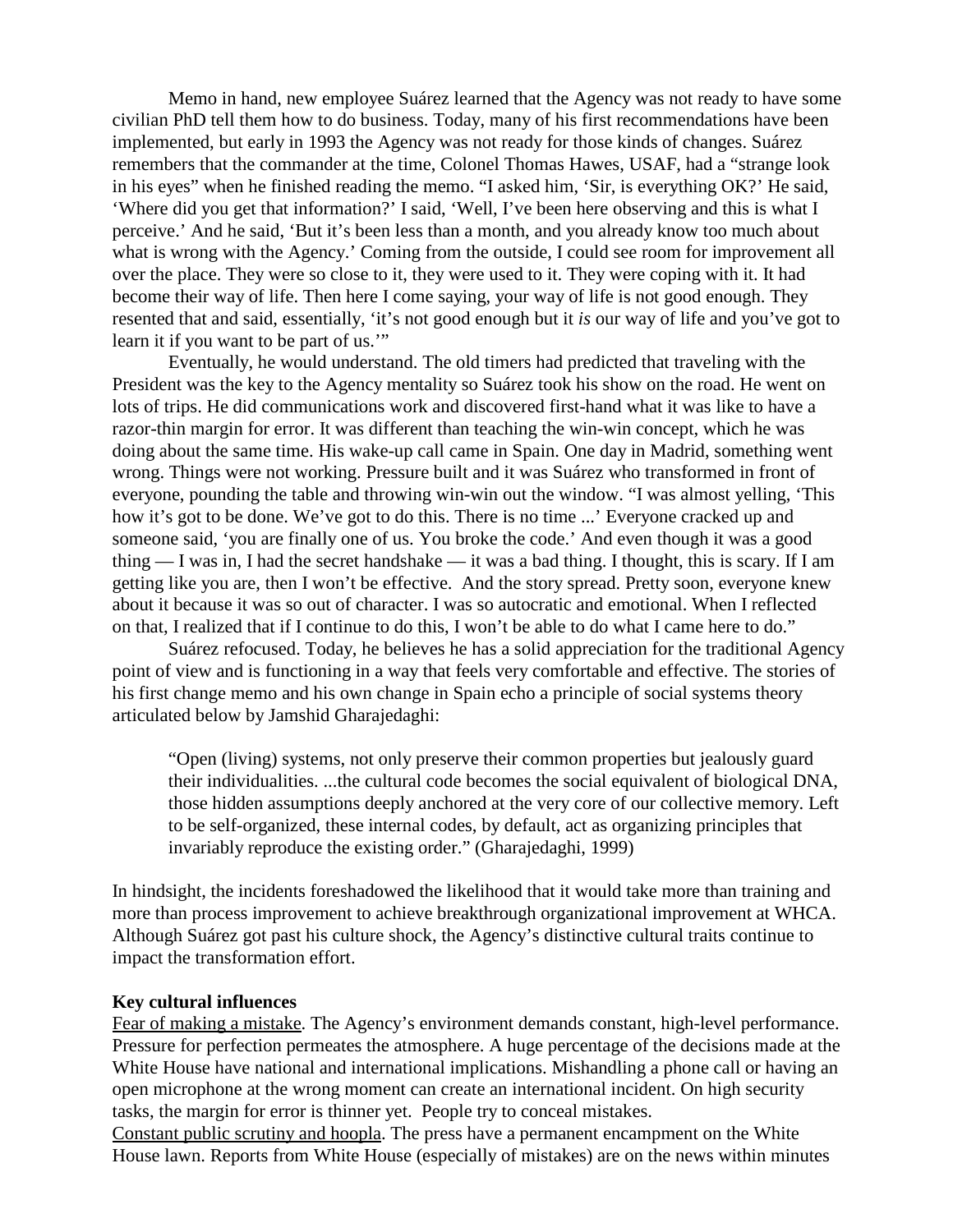— or live. The hoopla that constantly swirls around the White House is a distraction for the work of improvement.

Lack of democratic processes. The White House is run autocratically. Introducing participative teamwork is a contradiction.

Military synergy. WHCA personnel are military people. Their first loyalty is to their own branch of the service. Loyalty to WHCA must be encouraged and nurtured.

Mobility of personnel. The average tour of duty is four years. WHCA has requirements and specifications that its people may never have use for again. The Agency must find ways to provide people with experience that will be useful to them after they leave.

Pride. Agency personnel take considerable pride in the words "presidential quality" because their work supports what they call the "ultimate customer, the leader of the free world." Within the Agency, "presidential quality" means providing the highest product and service possible to enable the President to lead the nation.

Lack of bottom line incentives. Unlike commercial organizations, Agency improvement efforts are not driven by financial considerations. WHCA supports the President and, by extension, the free world; ergo, the Agency gets what it needs to accomplish the job. In any trade-off between effective and efficient, effective wins. The Agency is subsidized by the DoD. What Suárez calls "the fallacy of the third party which pays for everything" is a mixed blessing for improvement work.

Access to top people. The Agency has the luxury of being able to access the top people in any field. This includes top communication experts and top management consultants.

# **Getting started**

The transformational effort underway at WHCA is one which would move the Agency from an autocratic organization — which it is — to an democratic social system — which it is not. The Agency's organizational culture presents huge challenges, but also huge opportunities. Major among them is the opportunity to work with world-class people in all areas, including the areas of quality and organizational development. In the course of its journey, WHCA first explored Deming's approach to continuous improvement, engaging several of Deming's prominent associates as consultants and trainers, and then explored Ackoff's approach to organizational design, engaging his associates and Ackoff himself as a consultant and mentor.

Total organizational redesign was not what WHCA had in mind originally. Like much of the Federal government in the early 1990s, the Agency was feeling pressure to optimize its processes. Prior to hiring Suárez, WHCA engaged external consultants to help start a process improvement initiative, but the nature of the Agency limited the effect an external consultant could have. There were spotty success stories of improvement, an administrative process here, a personnel process there, but not systemic improvement. Suárez talked with a consultant from Process Management Institute (PMI) who had worked with WHCA on process improvement prior to 1992, and learned that he had not had the security clearance necessary to impact critical operations. Suárez explains, "Most of our key processes by nature are sensitive or classified. He literally could not get to things that would fundamentally change how we do business. To be effective, you have to have access. That is what generated a need for having an in-house person versus using an external consultant."

# **Changing the system**

With the addition of an in-house quality and process improvement officer, the Agency had a resource that could help move quality methodology and concepts into its core business processes. It had teams, empowerment, improvement projects, just-in-time training and more. What it didn't have was the effect it was looking for.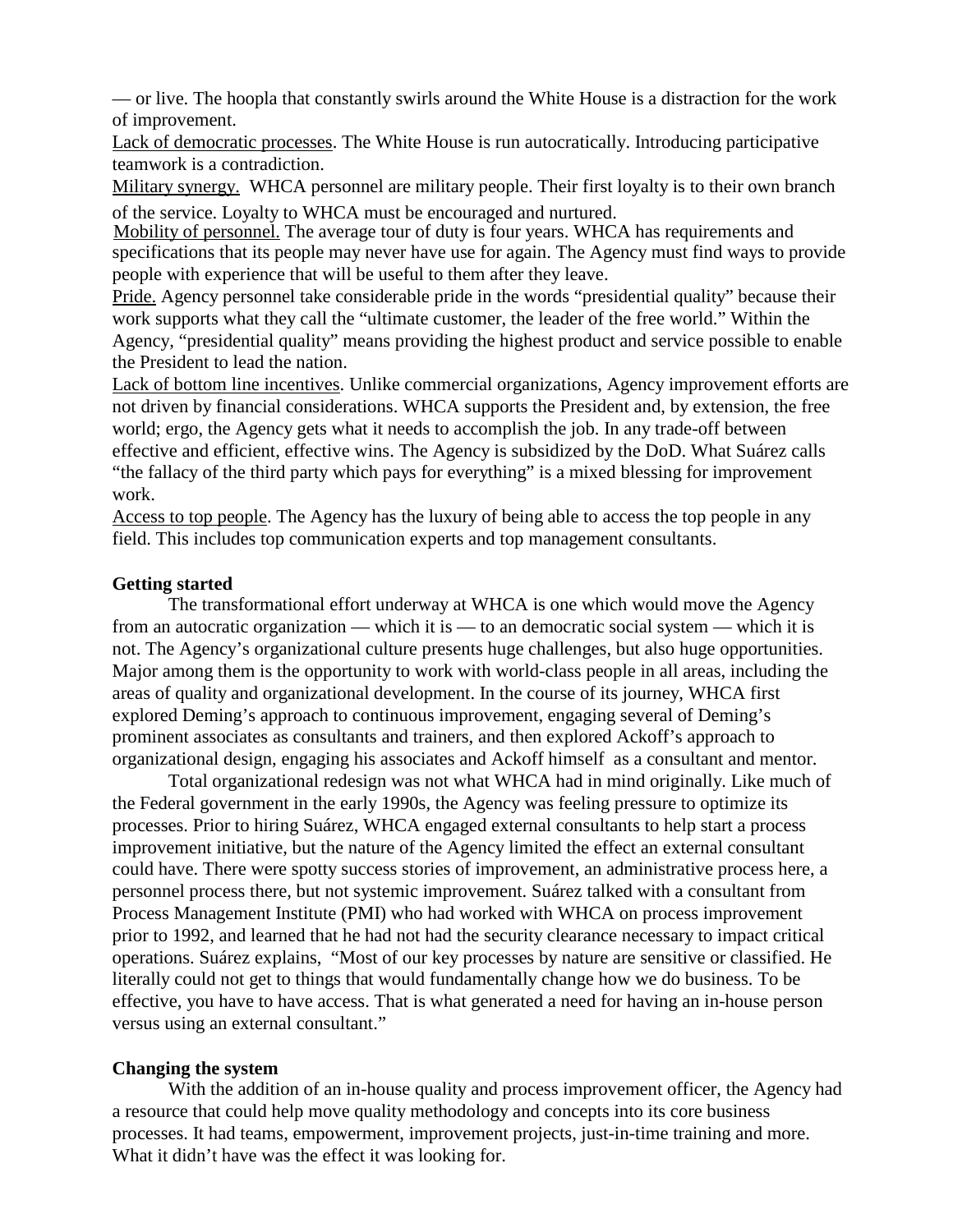"Changing the *system* will change what people do. Changing what people do will not necessarily change the system." (Scholtes, 1998)

By 1994, the Agency's process improvement projects still were not having the impact they wanted. Every time WHCA made, or tried to make, an improvement, it had ripple effect. Suárez notes, "It is easy to say, from an academic point of view, that processes are cross-functional, but when you are actually working on improvements, you can literally see the boundary expanding. Every time that we would get better — make an improvement — it was like we also got worse because now we had a bigger problem. Now, we had to involve 'those people' and 'you know how they are.' The other thing was that we had fallen pretty much into what Brian Joiner calls 'whack-a-mole' behavior. (Joiner, 1994) We were just hitting at problems and they would go away but another one would pop up. We were burning a lot of energy, consuming our people like fuel. We were throwing people at problems."

The Agency was growing rapidly and asking for still more people at a time when DoD was shrinking everything. Process improvement projects were not enough. The Agency's traditional organizational structure (Figure 1) had too much complexity, too much redundancy. Technological changes meant it no longer made sense to have separate departments for AV, paging, and so on. The Agency needed a radical transformation, a fundamental change in the way it operated. Suárez began to talk with the Agency's leaders about social systems theories and radical redesign. He says they thought it was impossible: "We just couldn't make a phone and say, 'Mr President, can you please stay in town? Don't go any where; we're going to redesign.' I continued making presentations on systems thinking and over time a small group of people came to believe it made sense. But how could we do it? We needed help."

[ Figure 1. Organizational Diagram. ]

#### **Organizational redesign**

In the fall of 1994, the Republicans took Congress. At WHCA the budget-chopping attitude in Congress added clout to the case for changing the Agency's structure. For the redesign effort, the Agency chose to use the interactive planning and idealized design concepts articulated by Dr. Russell Ackoff (Ackoff, 1981, 1994). Dr. Suárez and the Office of Process Improvement facilitated the redesign team; Ackoff and his associates, including John Pourdehnad and Jamshid Gharajedaghi, mentored the Agency and provided strategic advice. The new structure, however, was created by the people within the Agency. According to Suárez, "We guided them to the realization that an ideal-seeking system is better than an optimal system." The theory behind WHCA's the change effort focused on the use of

- synthesis as a way of thinking about the organization,
- democracy and participation,
- interactive planning, and
- the board structure.

Ackoff's concept of interactive planning begins with formulation of the "mess," the complex system of interacting problems that constitute the future that the organization already is in if it does nothing. Formulation of the mess includes *systems analysis* to provide a detailed picture of the current organizational processes, structure, culture and relationship with its environment; *obstruction analysis* to surface obstructions or barriers to organizational development; and *reference projections* to generate plausible projections about future performance. Figure 2 is an interrelationship diagram that depicts some aspects of the WHCA "mess" as the Agency began its interactive planning.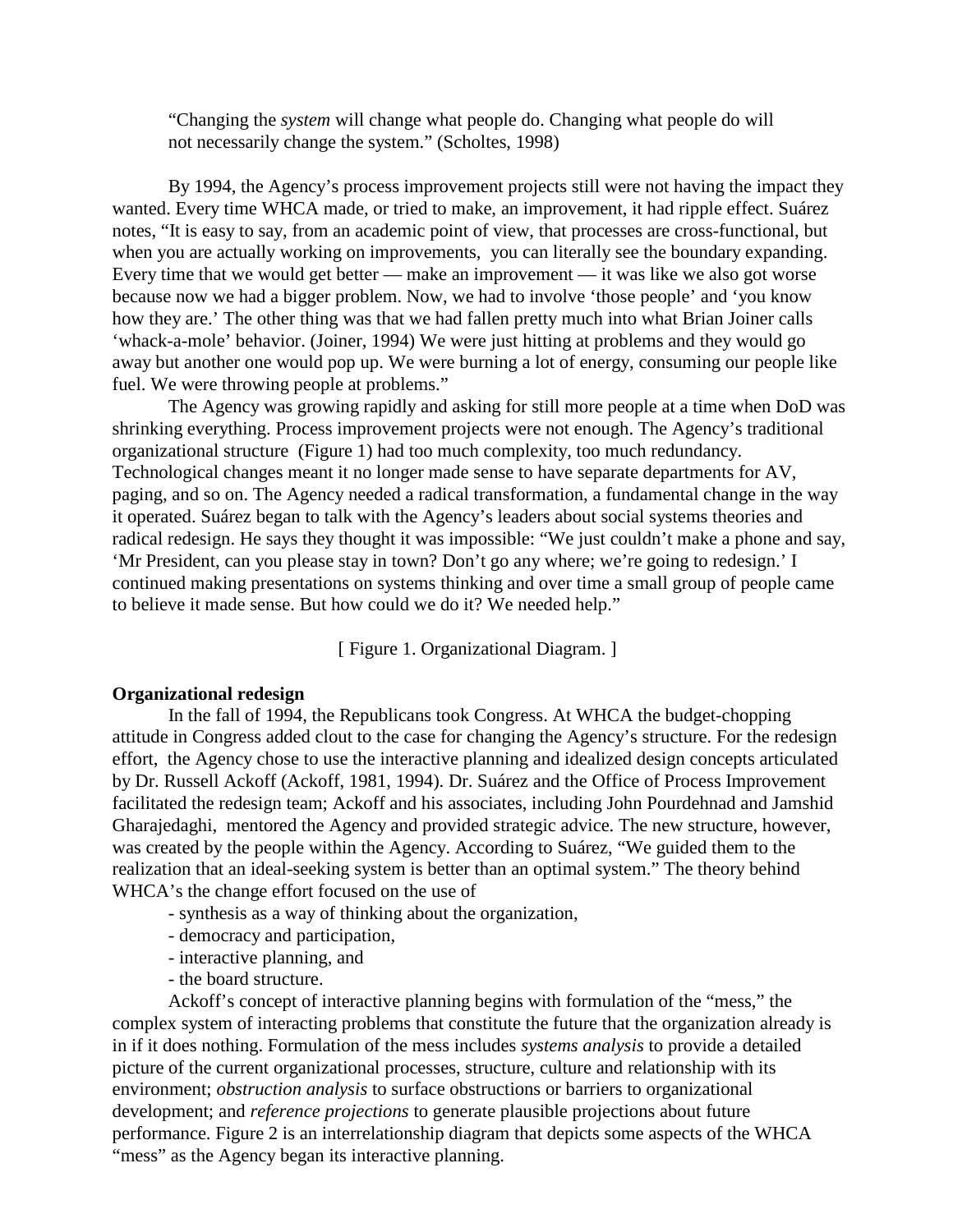## [Figure 2. Interrelationship Diagraph of WHCA Issues.]

The redesign team used surveys, off-site sessions with all unit commanders, and numerous one-on-one conversations to gather information, formulate the mess, and lay a foundation for the redesign work. An internal document describes the Agency's approach to redesign. It echoes Ackoff's writings.

"An idealized design of a system is the design its stakeholders would have *right now* if they could have any system they wanted. The design is subject to only two constraints: it must be technologically feasible (no science fiction), and it must be operationally viable (capable of surviving in the current environment if it came into existence, with or without modification). The design has one requirement: it must be capable of rapid and effective learning and adaptation, and therefore be able to change. It is called idealized because it is the best ideal-seeking systems its designers could imagine at the time, recognizing that they and others may be able to imagine a better one in the future." (WHCA, 1996)

The redesign effort did not alter the Agency's traditional mission in any fundamental way, but the Agency did revisit the mission statement and reword it as part of the redesign effort. Working on the mission statement helped generate commitment and direction for the redesign. It also provided an opportunity to introduce synthesis as a way of thinking about the organization as a system. The old mission statement reflected an analytical approach to thinking about the organization. According to Suárez, thinking that way translates to structuring the organization that way. Hence organizations create divisions and functional boundaries. The boundaries, he adds, are where fear develops. The old mission statement literally broke the Agency into parts.

"The WHCA provides telecommunications and related support to the President, Vice President, White House Senior Staff, National Security Council, USSS [United States Secret Service], and others as directed by the White House Military Office. WHCA operates, installs and maintains networks, voice, and data communications equipment and technology. Our support to the POTUS [President of the United States] includes non-secure voice, secure voice, record communications, audiovisual services, automated data processing support and photographic and drafting services both in Washington, DC and on trip sites worldwide."

The systems approach, which the Agency was striving for, called for synthesis to be used to develop the mission statement. Synthesis asks: what are we part of? WHCA is part of the Presidency. What is the Presidency part of? The Presidency is part of the nation. The new mission statement focuses on both:

"The White House Communications Agency's mission is to provide premier communications systems that enable the President and the Presidential staff to lead the nation effectively."

The refocused mission statement provided direction and focus for a systemic way of looking at the organization. (Figure 3)

[ Figure 3. WHCA Viewed as an Extended System. ] WHCA's redesigned structure (Figure 4) is led by the Agency commander and the executive office. It is organized into eight directorates, each with its own specialized mission that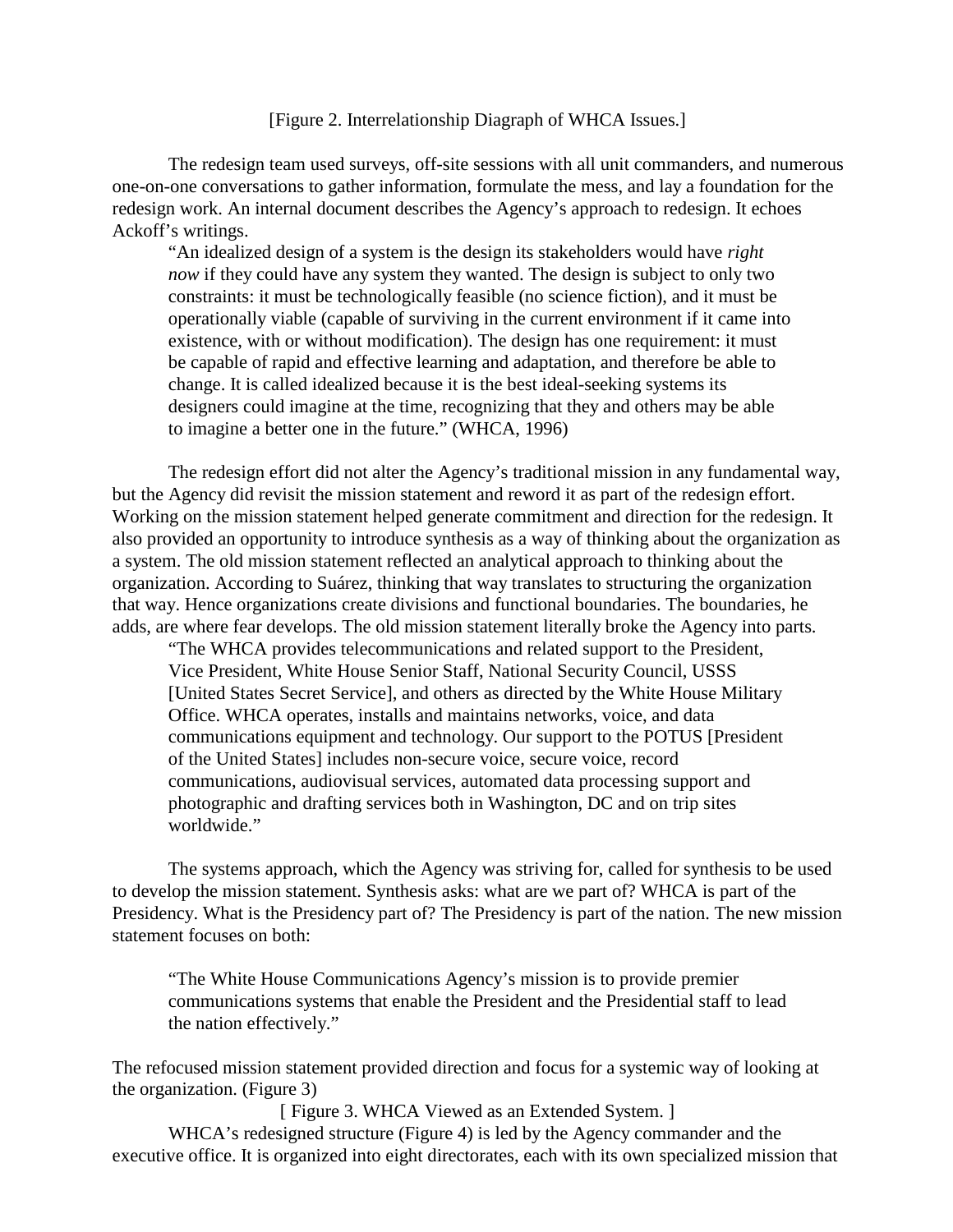supports the Agency's overall mission. The directorates are divided by inputs (skills/functions), outputs (products/services) and markets (customers/users). Input units are mission support services. Output units are mission fulfilling units. Market units are customer support units. Agency materials describe the new structure is the "foundation for coordination and integration of WHCA as a whole. It is through this structure that the Agency executes its operational tasks and achieves its mission. It is through our participative management style that we will deliberately and continuously improve the overall WHCA system." (WHCA, 1997)

[Figure 4. WHCA's Interactive Structure.]

# **Board structure and participation**

The concept of participative management is not compatible with the traditional style of military management, which continues to be a key characteristic of WHCA's culture. That the Agency, in 1997, could talk about having a participative management style is an indication of how far it had come since 1992. Some of that progress must be assumed to be the result of the ongoing continuous quality improvement initiative. Some of the progress also must be attributed to the realities connected with leading well-educated, skilled workers who do specialized high tech work. Nonetheless, without an organizational mechanism to support participative management, it would be consistent with systems theory to predict that the Agency might not hold this progress against an ingrained command-and-control culture. To provide such a mechanism in its redesign, the Agency incorporated the board structure, prescribed in Ackoff's concept of the circular organization (Ackoff, 1994).

In the circular organization, each person in a position of authority is provided with a board. At WHCA each Agency supervisor has a board that includes himself, his immediate supervisor, and each of his immediate subordinates. (Figure 5) The board structure assures that supervisors interact with two levels of management above them, their own level, and two levels below. In this way the board structure opens and strengthens communication and supports interactions between levels. Boards set policy, conduct planning, and provide coordination and integration of plans and policies. The people at the top still make decisions, but people at all levels set policy. According to Suárez, people in the lower ranks of the Agency have used the boards to change policies and procedures, including some activities which had existed since 1942 when the Agency was established. He credits the board structure with assuring that those at the top at are subject to the collective opinion of those at the bottom.

[ Figure 5. The Branch Chief's Board. ]

The boards, he explains, "include your immediate subordinates, your peers, your boss. This provides vertical and horizonal integration. Boards can do whatever they want so long as it doesn't affect anyone else's job. Boards determine whether an issue needs to be addressed at another level." Initially, people tended to think that the number of boards would increase the number of meetings a person must attend to an impossible level. In practice the board structure reduced the number of meetings, as well as the number of memos, emails and miscommunications. Suárez says, "Team skills are necessary, but not sufficient, to manage interactions. The boards are how the Agency manages interactions."

# **Results**

In an October 1998 interview, Dr. Suárez says the implementation of the redesign is approximately eighty percent complete, though he quickly adds that it will never be finished, but will always be subject to adaptation and learning. The Office of Organization and Process Improvement, which he established in 1992, now houses a resource center and the Agency's principal technical advisers on organizational development, strategic planning, team building, process improvement and redesign. It facilitates the Agency's strategic planning process, monitors the quality of work life, assists in benchmarking activities, designs and delivers training courses,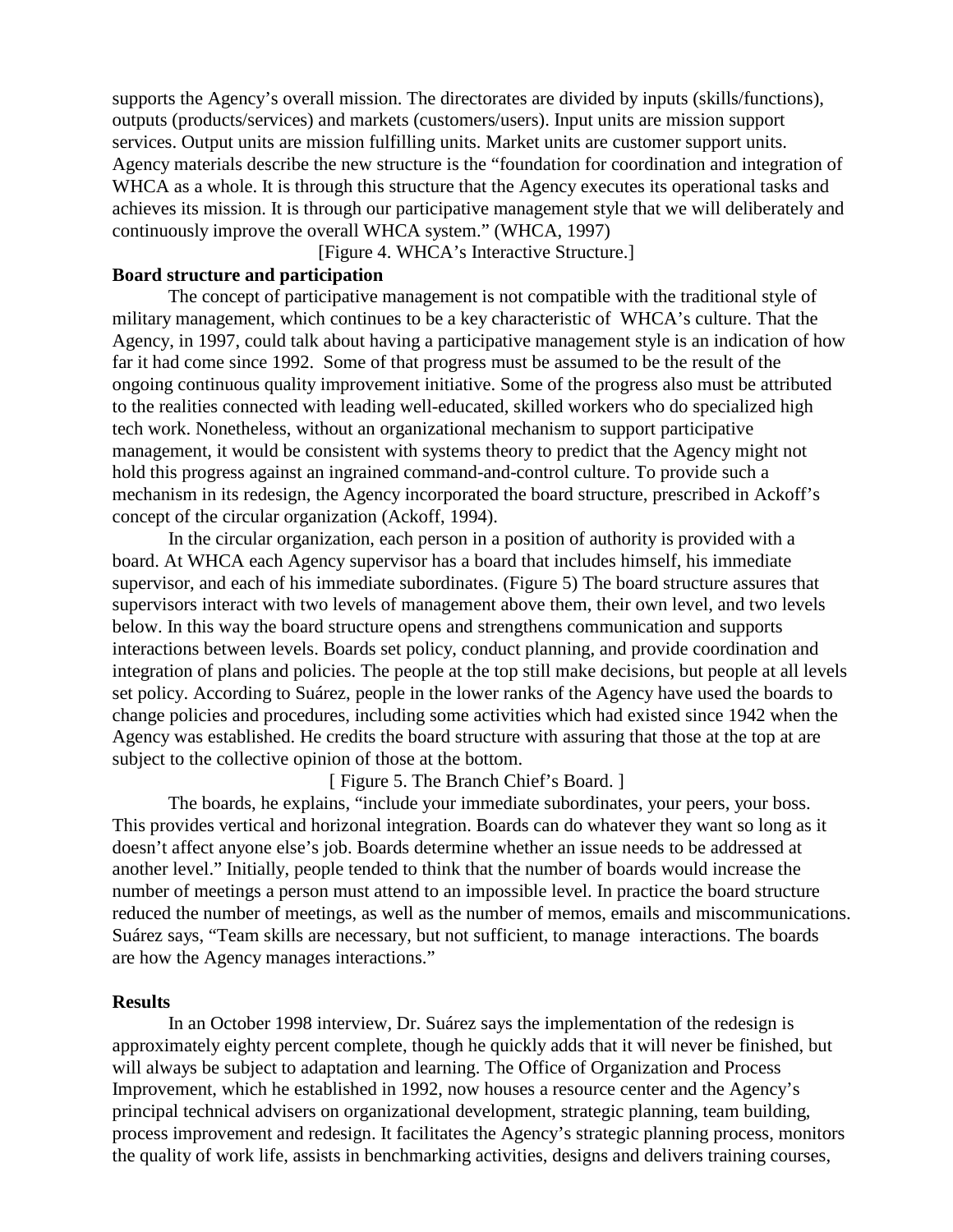and applies quantitative and qualitative instruments to assess the organization from a systems perspective.

Suárez speaks vaguely about the Agency's quality metrics. He says that a survey, prior to 1994, using Baldrige criteria revealed that the Agency was weak in the results area. He notes that by mid-1997, they had completed the first customer survey in the history of the White House, and says it provided useful insights for improvement. His reticence to talk more specifically could be attributable to the Agency's sensitive mission. This after all is a man who pointedly jokes: "You don't want me to tell you too much because, if I do, then I have to kill you." His lack of interest in discussing the Agency's results in terms of specific metrics also illustrates what he calls a relatively recent change in his point of view about the value of measuring results. An observer might speculate that it constitutes something of a paradigm shift for a research academic now engaged in a world driven by practical application.

As preface to his changed view, Suárez points out that he teaches tools and methods in basic statistics, and was a student of the Deming approach, accustomed to Deming's often repeated question: "How could they know?" So, when the Agency had finished its redesign, he began to query Ackoff. "I said, 'we have a multidimensional design now. How do we know we are better off? We need to measure it. I need to show progress somewhere so I can say to everyone, *look.'* [Ackoff] looked at me and said, 'if you really need to measure to know how much progress you've made, then you have made no progress.'"

"It's true," Suárez continues. "Progress should be obvious. It should be evident. People should feel good. They should talk about it. You should see it in their interactions." Today, he says he hears the voice of progress in the language of the Agency. He sees it in the people's interactions. Now, when there is an issue to be addressed, the board structure gives them a way of knowing who they need to interact with to address it. "This does not mean that we are flying without looking at the instrument panel," he emphasizes. "It means that not everything that counts can be quantified. Not everything that counts can be counted." He briefly mentions that they have reduced the number of meetings by forty percent, that they have customer surveys and internal customer surveys, and that they are developing additional metrics, but he emphasizes that their measurements are used to enhance the process, not drive it.

# **Other changes**

Customer support. The redesign created a Customer Support Directorate to provide two-way liaison between the Agency's customers and WHCA personnel. Creation of the directorate provides a centralized, proactive approach to understanding and fulfilling customer requirements. Personnel evaluations. The Agency uses its board structure as a mechanism for performance evaluation, both up and down. Each year subordinate members of the boards meet to determine what their immediate supervisors can do that will enable them to do their jobs better. They prioritize the suggestions and present them to their supervisors who may agree, disagree but give reasons, or ask for more time to consider the matter. The process also works in reverse with the same three options. Feedback from clients is also factored into personnel evaluations. (In the new structure, workers have one boss and multiple clients.)

Training. In the previous structure, someone who was good at a job could become locked into it. If someone was good at the switchboard or the teleprompter, for example, a boss could "secure" him in that job. The one-boss-multiple-clients structure changed that. Now, client feedback identifies skill gaps and triggers the Agency's just-in-time approach to training. During the redesign, the Agency also came to grips with the issue of how to deliver training to people who were constantly on the road. The result has been new instructional design packages that take the learning environment to the people wherever they are. The new emphasis on training and development, Suárez says, is helping make the WHCA a good tour of duty.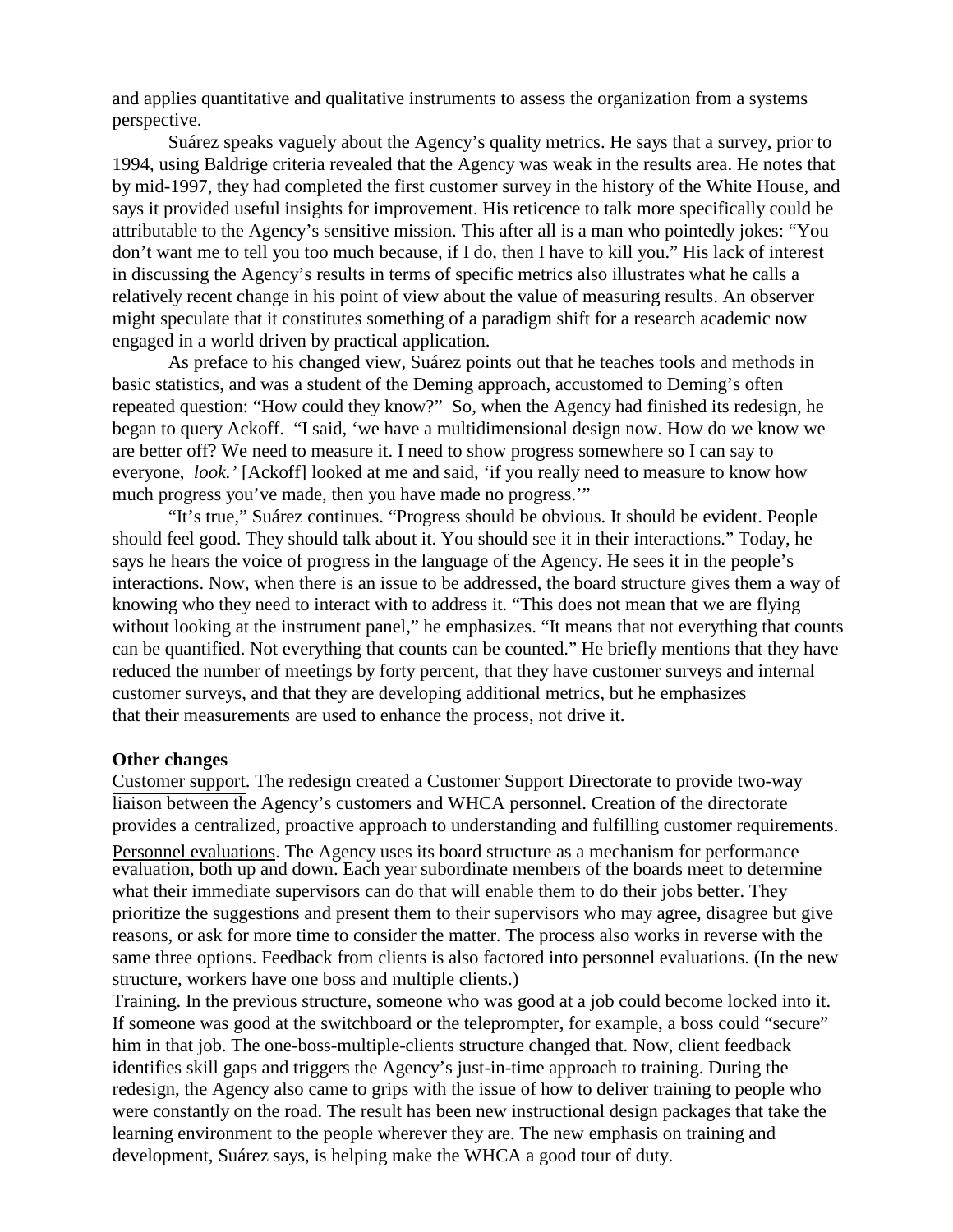Fee for service. One change which, at the time of this writing, is still meeting considerable resistance is an initiative to "bill" the multiple internal clients a fee for service. The controversial effort is an attempt to challenge the "fallacy of the third party" who pays for everything. Newcomers orientation. The Agency now has a newcomer orientation program to introduce new personnel both to the information systems and to the Agency's mode of interacting and participative management. The orientation also serves as a bridge to help new people extent their existing loyalty to their branch of military service to include a loyalty to the Agency.

#### **Managing Fear**

Today, newcomers to the Agency do not know they are entering a redesigned organization. The structure they meet during orientation is simply the way the Agency works. Initially, however, the redesign left people feeling disenfranchised from their previous departments and operating units. Over time, loyalties have shifted from the parts to the whole, and that, Suárez says, is one of the big benefits of the new design. "In the new structure, problems no longer exist in isolation," he says. "It's not just AV's problem if the lights on the president are wrong." This attitude of shared responsibility helps the Agency manage the negative impact associated with the fear of making a mistake that still permeates the Agency's culture. WHCA's margin for error is just as razor-thin as ever, but the changes at the Agency make it a little easier for people to acknowledge mistakes and get past them.

Dr. Suárez argues that it is impossible to eliminate fear completely. Drive out one fear, he says, and another will take its place like weeds in a garden. Someone running a teleprompter, for example, may be master that job to the point of being very comfortable with it, but given a different responsibility will find the fear of making an error returns at a different level. In the context of the White House, Americans probably would prefer that the people who work there to have some fear of making a mistake. The problem lies in too much fear, too much pressure for perfection, and the corresponding pressure to conceal mistakes. To manage the negative impacts of fear, WHCA puts emphasis on building trust: trust in competencies and trust that mistakes will not be used to embarrass or persecute people.

The first way leaders build trust, Suárez says, is by providing the technology, training, and education that workers need and then putting them in responsible positions that allow them to use their competencies. This continual investment in human development builds the workers' confidence and demonstrates the leaders' trust. The next step is creating an environment in which it is safe to admit to a mistake. To do this, the Agency tries to allow the people who made a mistake to be the ones to correct it, share the learning from the mistake without mentioning who did it, and reverse the direction in which bad news travels.

At the White House, attempts to conceal mistakes are futile. "We are going to find out anyway," Suárez says. "If they didn't tell us, there is a gap in the trust." If someone does attempt to conceal a mistake, the psychology of rumor can take over. Say a glitch takes place during a Presidential trip. The President is unhappy. He tells the White House Chief of Staff who tells the executive officer in the Presidential Office of Administration who tells someone within WHCA. By the time the Agency tracks down the error, the soldier who made the mistake is devastated. It went all the way down from the President to him.

WHCA's current commander, Brigadier General Select Joseph J. Simmons IV, has been adamant about changing that. He has made it well known within the Agency that he wants to be the first one to hear about something that goes wrong for the key customers. He has let everyone know that as soon as a glitch occurs, whoever is on site is to proactively report the problem and take action. This allows information to pass up the chain so that when the President says "I was unhappy with this," the Chief of Staff can say "Yes sir, we are aware of it and this is what we have done." It reverses the order in which the bad news travels.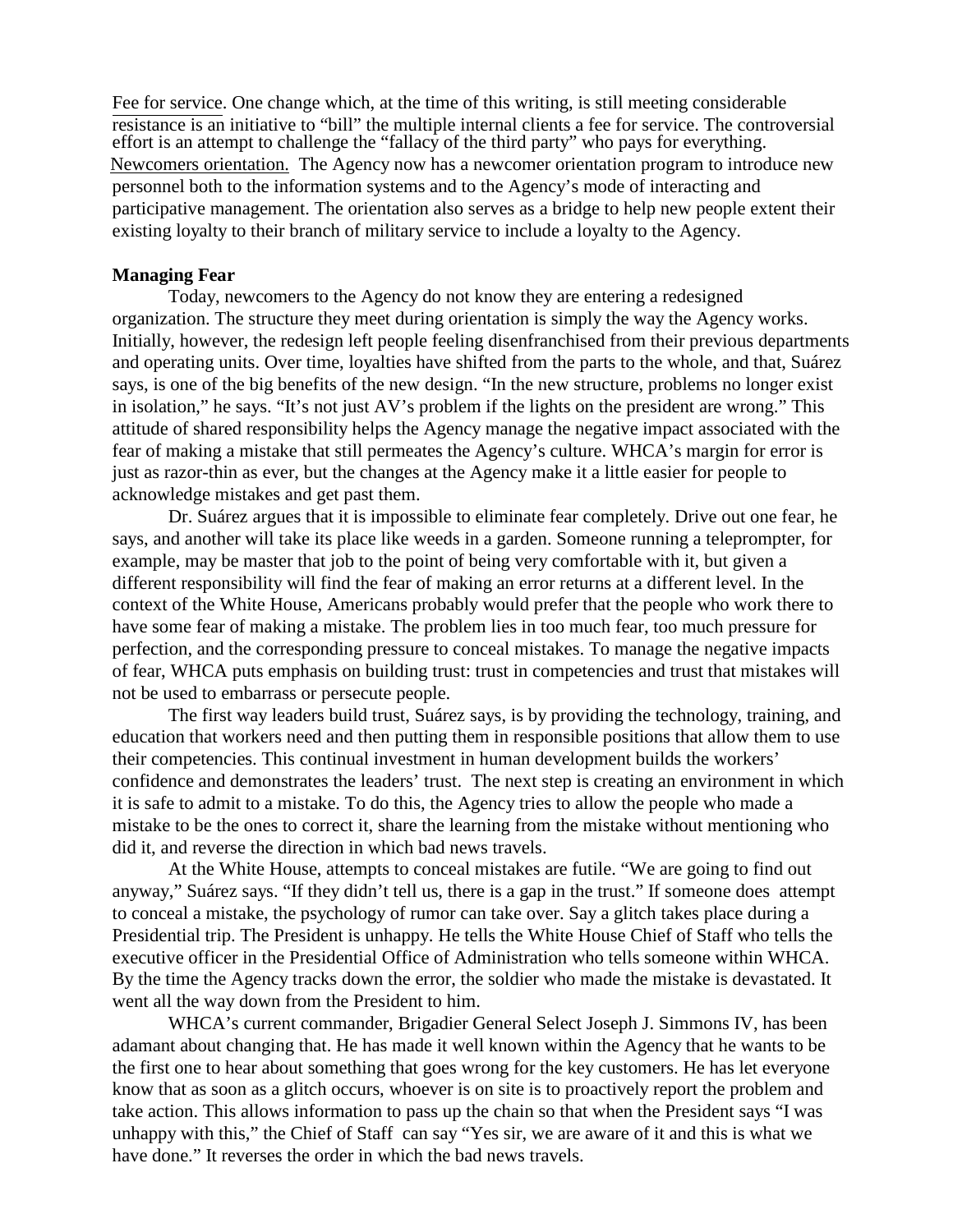## **Role of leader**

In an interoffice memo announcing the implementation of the redesign, Simmons described himself as "committed to creating an environment conducive to cooperation, teamwork, joy, and pride in work." ( WHCA, 1996) Apparently, it was not just talk. The Agency's previous commander was supportive, Suárez says, but Simmons is beyond supportive; he drives the transformation effort.

Yes, he does talk the talk. He says things Suárez did not hear when he first came to the Agency. For example, Simmons talks about the importance of being proactive and "managing the interactions vs managing the actions." More important, Suárez says that Simmons "deploys that the values we agreed we stood for, the integrity, the trust, honesty, speaking truth to power. He lectures you on speaking truth to power. You see him actually protecting people from the heat that comes from the House. When people see that, it's inspiring. In the past we were running for cover and then pointing fingers. Now, it's different. If AV went down, we all went down. And, if any one receives high praise, we all celebrate!"

# **Holding the gains**

It is hardly surprising to learn that, after accomplishing a total organizational redesign, WHCA is still engaged in continual process improvement activities, especially as related to standardizing its newer processes. More than thirty years ago, Dr. Joseph M. Juran wrote that an "unvarying sequence" underlies all human progress, and that control is the inevitable final step occurring both during and after attainment of a breakthrough in performance or a breakthrough in a cultural pattern. "*All* managerial activity is directed at either Breakthrough or Control. Managers are busy doing both these things, and nothing else. There is nothing inconsistent about a manager conducting both of these activities simultaneously." (Juran, 1964) So the Agency continues to improve its processes and to reach ever higher. An internal benchmarking study revealed that people loved being on the road because of the cohesiveness of everyone pulling together. One goal then is discover how to maintain that synergy and cohesiveness when people are at headquarters. The bigger challenge, however, is to hold the gains the Agency already has made and, possibly, to expand the initiative to the Agency's containing system, the White House Military Office.

For some time, the big question has been what would happen when Simmons moved on. According to Suárez, there have been only two other examples of a redesign of this type in military organizations, one at an Army base in Germany and the other at a Naval base in Pensacola. Both floundered when the number one person left. The other efforts, he says, were not as advanced as WHCA's but nonetheless rotation of leadership has been a major concern. In November, however, Simmons moved, but not out. He was appointed deputy assistant to the President and director of the White House Military Office. As such, he will select his own replacement at WHCA and continue to influence its direction. (At the time of this writing, a new Agency commander has not yet been appointed.)

WHCA has made what appear to be very fundamental system changes, and Suárez is optimistic about the future. "The board structure has given a voice to the people. We have given people democracy. In a military structure, that is a profound shift. Initially, people were very skeptical because they lost their own power. Now they see that no one can 'back door' them by getting the commander's ear and having him approve a policy." If someone wants a change, that person must make a presentation to the appropriate board. Policy changes require consensus, in practice not in principle, that the change supports the common good. This, he says, has reduced "maneuvering" and turf battles. The board structure, he says, makes people focus on what is good for the agency, not what is good for their units.

"People have seen their ideas implemented. They've had a taste of democracy." That,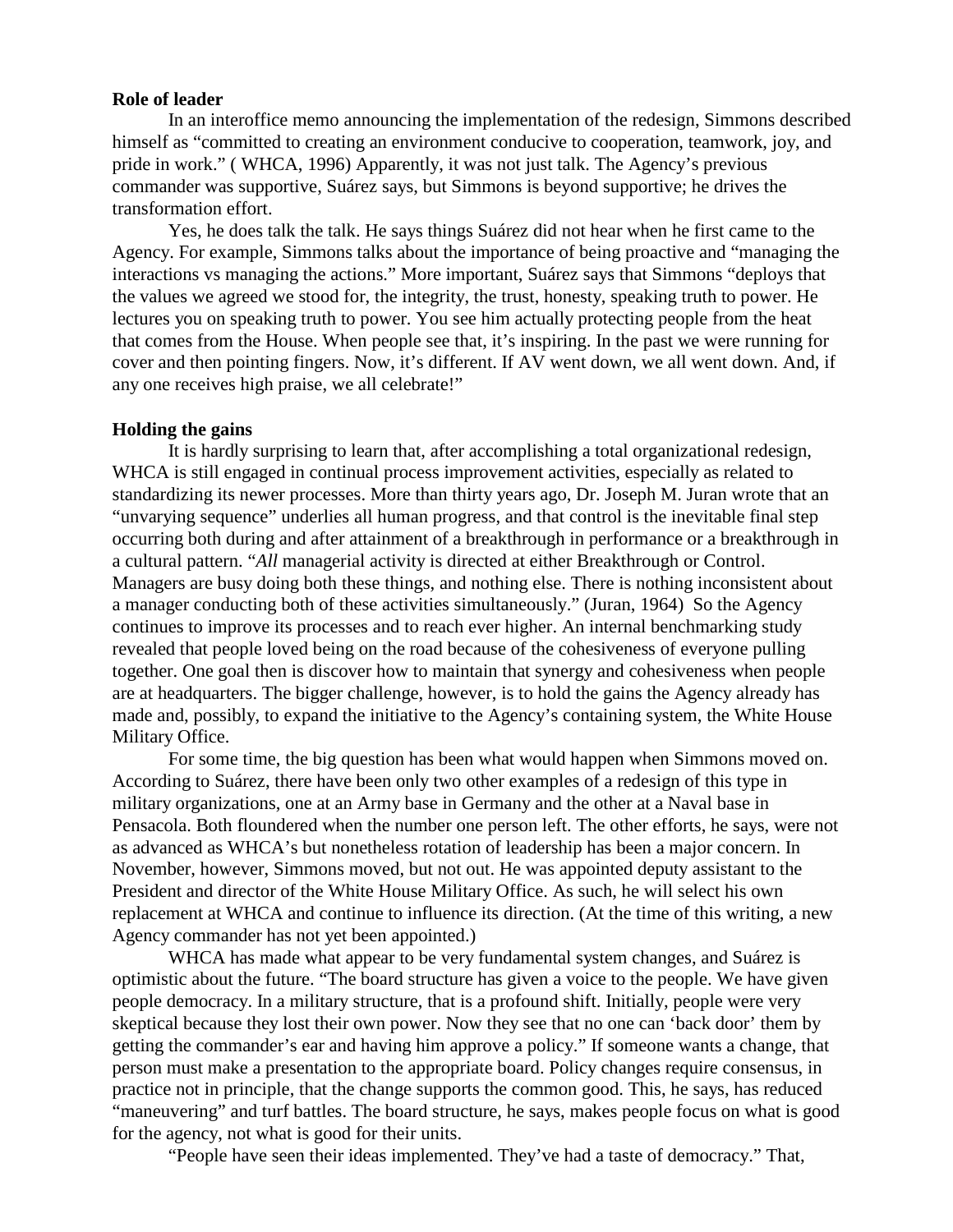Suárez believes, is one thing that will help keep the transformation alive. "Another thing is the indoctrination to the newcomers which is very strong. When they arrive, they have two weeks of orientation which includes boards training and training in Covey's seven habits. (Covey, 1989) So that should help too." He hesitates, "Will it survive over time? I don't know. Ackoff says, even if it fails, there will be a great many lessons learned. I think anyone reading our story will see how much potential there is. If it dies, maybe a future WHCA director will read our story and revive it. Maybe that never happens. Maybe it never dies." For now, the work goes on.

# **Further study**

What will happen at WHCA over the next several years? With an average tour of duty of four years, the Agency seems a good place to examine theories related to the impact of changing the system versus the impact of changing the people, and especially the impact of a change in leadership. It would be interesting to compare the Agency's experiences with those of other organizations which have taken a similar path, moving from an emphasis on continuous quality improvement via the Deming approach to a total organizational redesign via Ackoff. What commonalities exist? Do they support an argument that there exists a natural progression in participative management practices? How has it been different for the commercial organizations that followed the same path?

As for Suarez, WHCA's redesign raised still more questions about how to further improve the Agency. The issues he and the Agency identified suggest several areas where research data would be useful to practitioners who are working to improve their organizations.

#### Organizational design

What are the organizational conditions and attributes that encourage people to document and share ideas?

What factors positively and negatively impact the design and use of organization-wide incentives to stimulate the documentation and sharing of ideas?

What are the conditions and infrastructure that stimulate the interactive flow of relevant data, information, and knowledge through a organization?

What organizational design elements facilitate the development of a knowledge culture or knowledge community within the organization?

What metrics and methodologies are useful in assessing an organization's collective wisdom?

What are the indicators that anticipate an inability on the part of an organization to develop stability and/or flexibility.

What actions are useful in removing systemic blocks that prevent organizations from developing stability and flexibility?

What organizational design structures promote stability and flexibility?

#### Organizational psychology

What planned, intentional activities or structures are useful in building trust between people within an organization? Between the people in the organization and the organization as an entity?

What characteristics and behaviors identify various levels of trust?

How do various levels of trust impact organizational synergy and the sharing of ideas?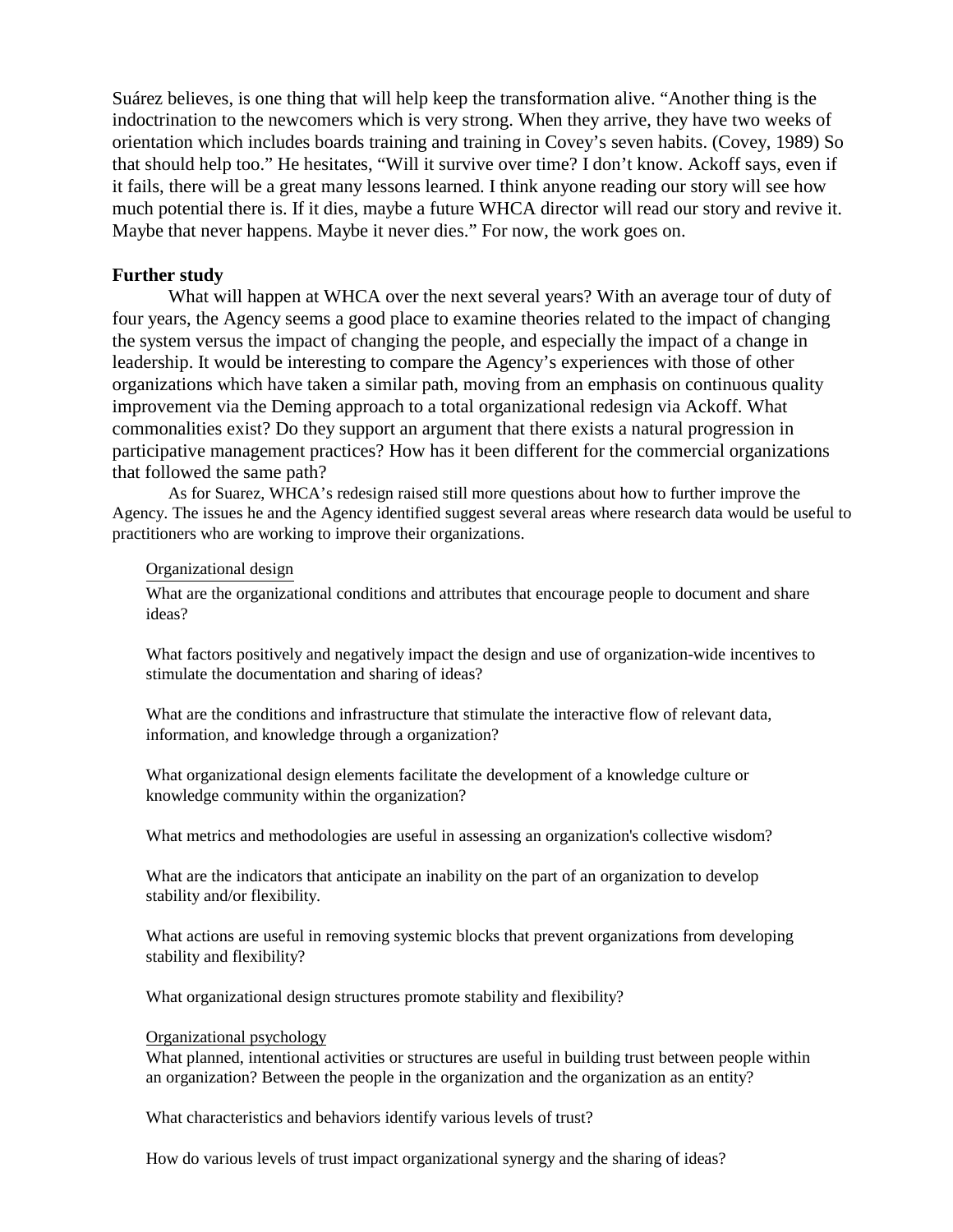How do various levels of trust affect a group's capacity to achieve consensus ?

Is resistance to change a function of: personality? Of perceived likely effects? Of whether or not the change is imposed or voluntary? Is resistance to change an inherent human trait?

What planned, intentional actions and/or structures are effective in enabling an organization manage interactions in ways that deflect, disarm and defuse resistance to change?

# **References**

Ackoff, R.L. 1981. **[Creating the Corporate Future.](http://management.curiouscat.net/books/62-Creating-the-Corporate-Future)** New York: Wiley.

Ackoff, R.L. 1994. *The Democratic Organization.* New York: Oxford University Press.

Covey, Stephen R. 1989. *The Seven Habits of Highly Effective People.* New York: Simon & Schuster.

Deming, W. Edwards. 1982a. **[Out of the Crisis.](http://management.curiouscat.net/books/175-Out-of-the-Crisis)** Cambridge, Mass.: Massachusetts Institute of Technology, Center for advanced Engineering Study.

Deming, W. Edwards. 1982b. *Quality, Productivity, and Competitive Position*. Cambridge, Mass.: Massachusetts Institute of Technology, Center for advanced Engineering Study.

Gharajedaghi, Jamshid. 1999. *Systems Thinking: Managing Chaos and Complexity.* Woburn, Mass.: Butterworth-Heinemann Publishers.

Hyde, Al. 1997. "A Decade's Worth of Lessons in Continuous Improvement," *Government Executive (*July).

Jacques, March Laree. 1993a. "National Know-How," *The TQM Magazine,* (May/June): 41-46.

Jacques, March Laree. 1993b. "Not Such a Sorry State," *The TQM Magazine,* (September/October): 27-31.

Joiner, Brian L. 1994. **[Fourth Generation Management](http://management.curiouscat.net/books/16-Fourth-Generation-Management)***.* New York: McGraw-Hill.

Juran, Joseph M. (1964) *Managerial Breakthrough*, 2nd ed., 1995. New York: McGraw-Hill.

Nelson, Ardel E. and G. Ronald Gilbert. 1991. *Beyond Participative Management: Toward Total Employee Empowerment for Quality*. Westport, CT.: Quorum Books.

Scholtes, Peter R. 1998. **[The Leader's Handbook.](http://pscholtes.com/handbook.htm)** New York: McGraw-Hill.

Suárez, J. Gerald. 1993. Managing Fear in the Workplace*.* Arlington, VA.: U.S. Department of the Navy, Total Quality Leadership Office, Publication No. 93-01. Suárez, J. Gerald. 1996. "Managing Fear," *Better Management for a Changing World,* Vols. 5-7, Silver Spring, Maryland: CC-M Productions.